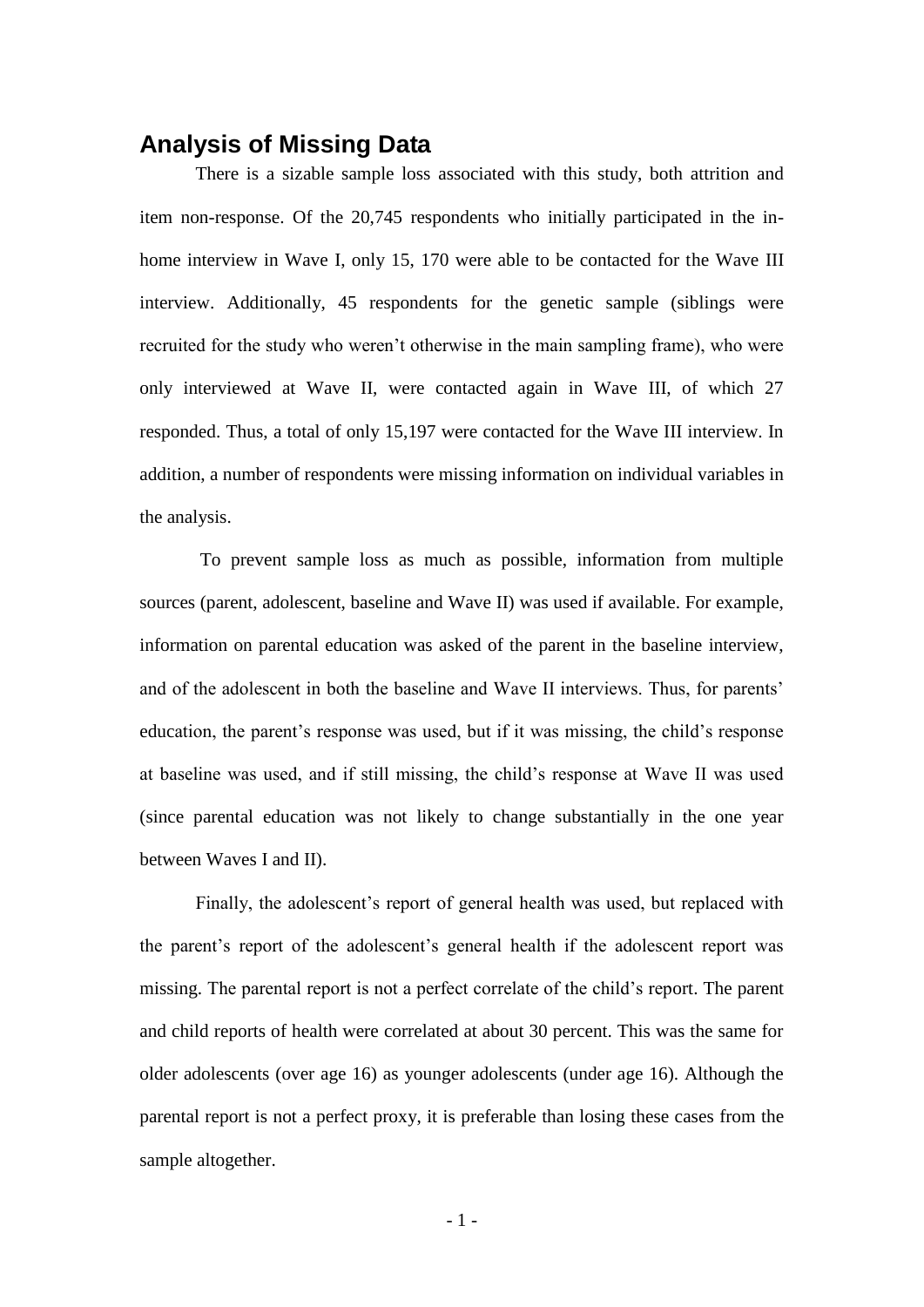With these steps taken, however, there was still a fair bit of sample loss, particularly among the income and parent mental health variables, which were only asked of the parents. The final sample size was 9,872 if listwise deletion methods are used. In addressing this problem, the first step was to determine whether it was necessary to correct for both attrition and non-response or just non-response. AddHealth developed sample weights to correct for attrition up to Wave III. An initial examination showed that adolescent SES and mental health were not significantly associated with probability of inclusion in the sample once AddHealth's weights are included.

#### **Reweighting**

The data were then re-weighted, to determine if bias was present due to item non-response. This was done by designing inverse probability weights (IPW) that account for the probability of selection into the sample [37]. The variables in the full model predicted inclusion in the sample (p-value on significance of the full model is <0.0001). Thus, these models were used to generate the predicted probabilities for sample selection, which were used to generate the new weights. A logit model was run, and the predicted probability of inclusion in the sample was calculated. The weights were calculated as the inverse of the predicted probabilities (A/P) where A= AddHealth's weight, in order to account for AddHealth's attrition correction, since it was determined earlier that AddHealth's sampling weights effectively account for attrition. Both Pearson's and Spearman's correlations showed that the new weights correlated very strongly to AddHealth's original weights: the Pearson's correlation was 0.9861 and the Spearman's correlation was 0.9940. Thus, any further correction for differential due to MH and SES, beyond that implicit in AddHealth's own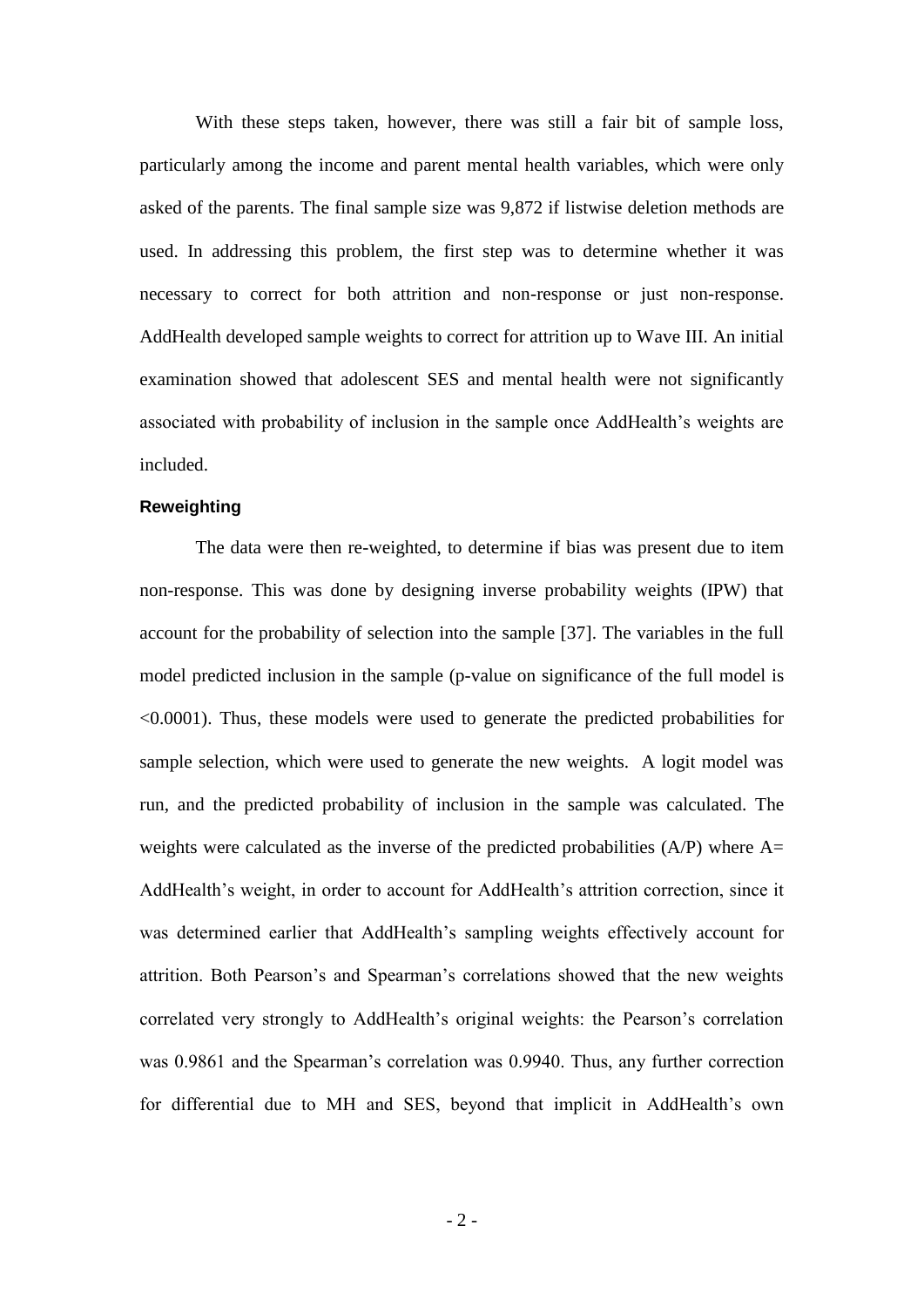correction for differential sampling and sample loss, should lead to a modest change in the results.

But to verify that conjecture, the models were run using the new weights, in order to compare the results under AddHealth's original weighting to the new weights (Appendix Table 1, first column). The results were qualitatively similar under both the original weighting scheme and under the re-weights. Because the re-weighted results are similar to those under AddHealth's, the main analyses in the paper were reported using AddHealth's weights, because this makes it easier to replicate this work by other researchers.

## **Imputation**

The above findings indicate that there is not likely to be a substantial bias problem due to failing to correct explicitly for the sample loss as long as the sample loss is missing at random (which, as established above, can be shown when appropriate sample weights are used). However, there is still a loss of precision, which can make it more difficult to obtain a statistically significant a set of results and may make it difficult to detect subgroup differences. To address this, missing values from parental responses were imputed. Household income and parental alcoholism, both reported by parents, had the highest number of missing values. Imputation results are reported in the second column and third columns of Appendix Table 1. Imputation analysis was conducted two ways: a best-regression imputation, conducted using Stata's impute command, and multiple regression, conducted by Stata's ICE command.

In the best-regression imputation, household income was imputed using a linear regression equation where parental education, occupation and age were used to predict household income. Although the dependent variable in this equation,

- 3 -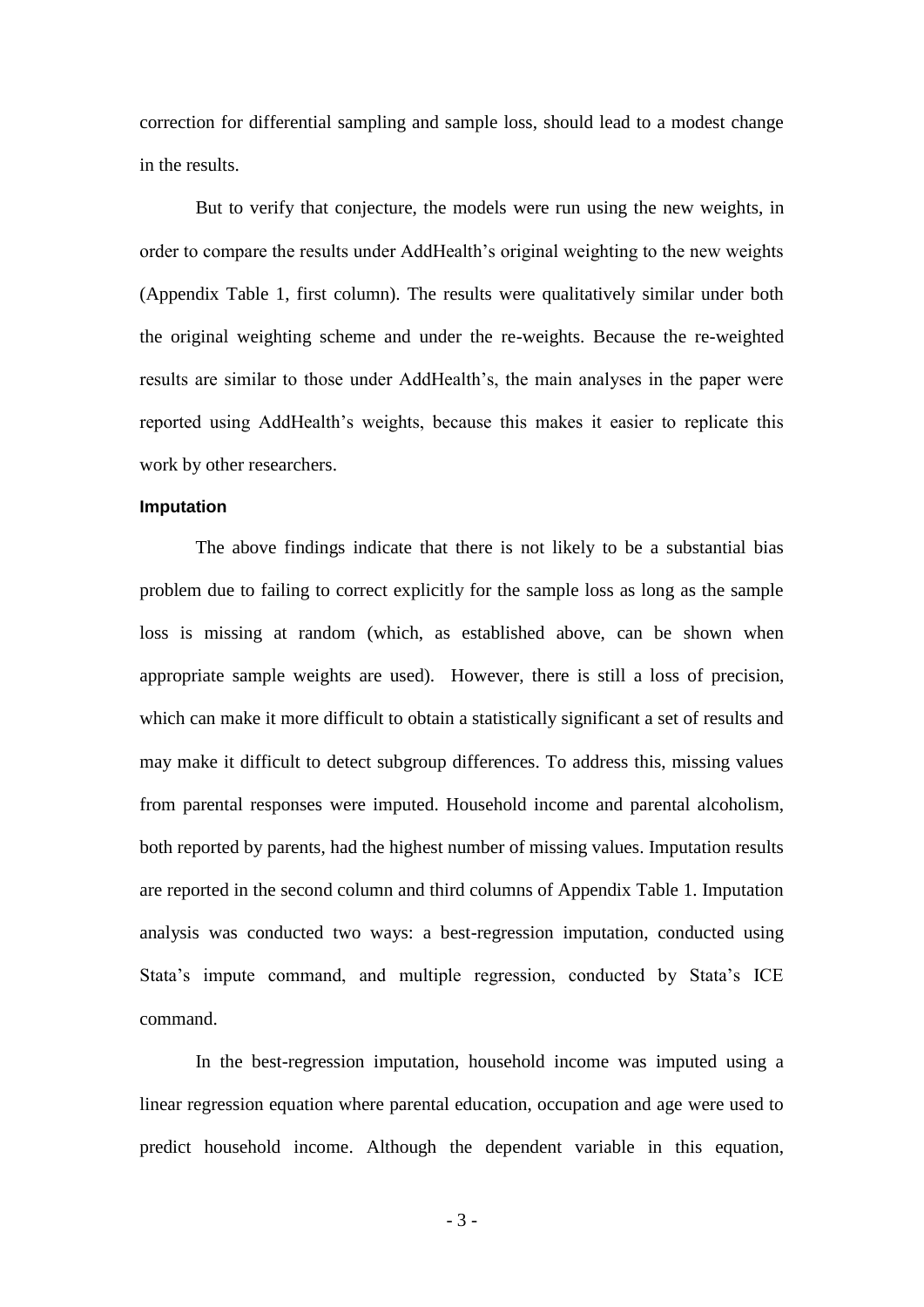household income, is skewed (with a long tail on the right hand side of the distribution), no corrections to this (such as using the log of income) were made, since the goal of this equation was to impute actual income, rather than log income. Parental alcoholism was also imputed using a linear probability model, where the adolescent's CES-D score and substance use (number of substances used), as well as the adolescent's perception of the relationship to the parents, was used to predict parental alcoholism. Imputation flags were then created, to identify whether the imputed values were significantly associated with the outcome. If the flags are not significant, this indicates that observations that were missing values on the given item are not substantially influencing the outcome. Interactions were also created between the key mental health and SES variables and the imputation flag. A significant interaction term in this case would indicate that the relationship between the mental health and/or SES variables and the outcome is different for observations with missing information on income and parental mental health than for those not missing this information.

The second column of Appendix Table 1 shows the results with household income and parental mental health imputed. The non-imputed results are also presented for comparison in the fourth column. Overall, the results are similar to the non-imputed results. The imputation flags for household income and parental alcoholism are not statistically significant, indicating that the imputation is not correlated with the outcome.

Finally, a multiple imputation analysis was conducted (using Stata's ICE command). Household income, parental education, and parent alcoholism were imputed using these variables along with the parent's age and occupation and the adolescent's CES-D score, AOD use and whether they report feeling close to their

- 4 -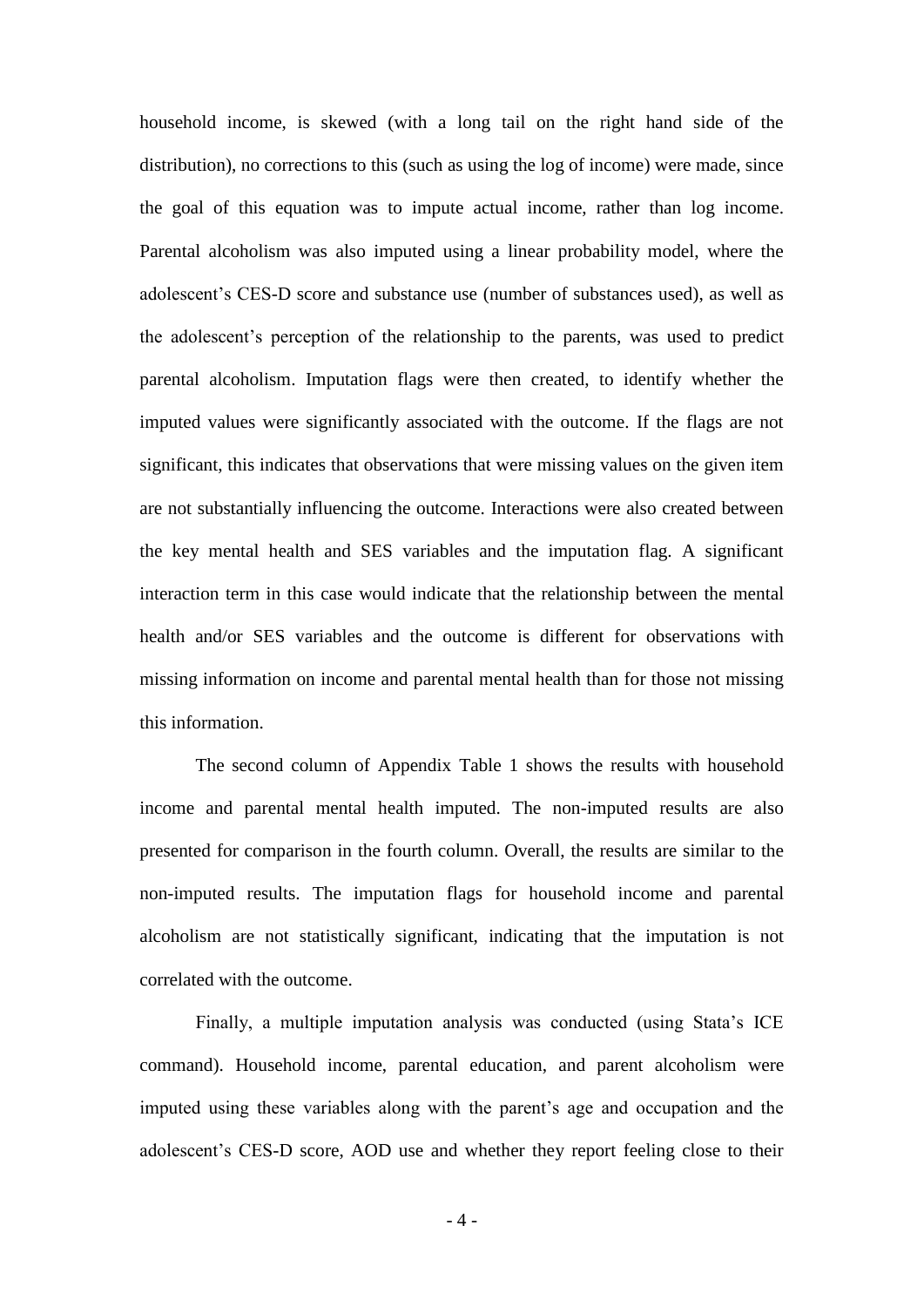parents. This generated a sample size of 13,418. Imputation results are reported in the third column of Appendix Table 1. Results are similar to the best-regression imputation. As imputed results do not differ substantially from the original sample, the non-imputed AddHealth sample was used in the main analyses to allow for greater replication.